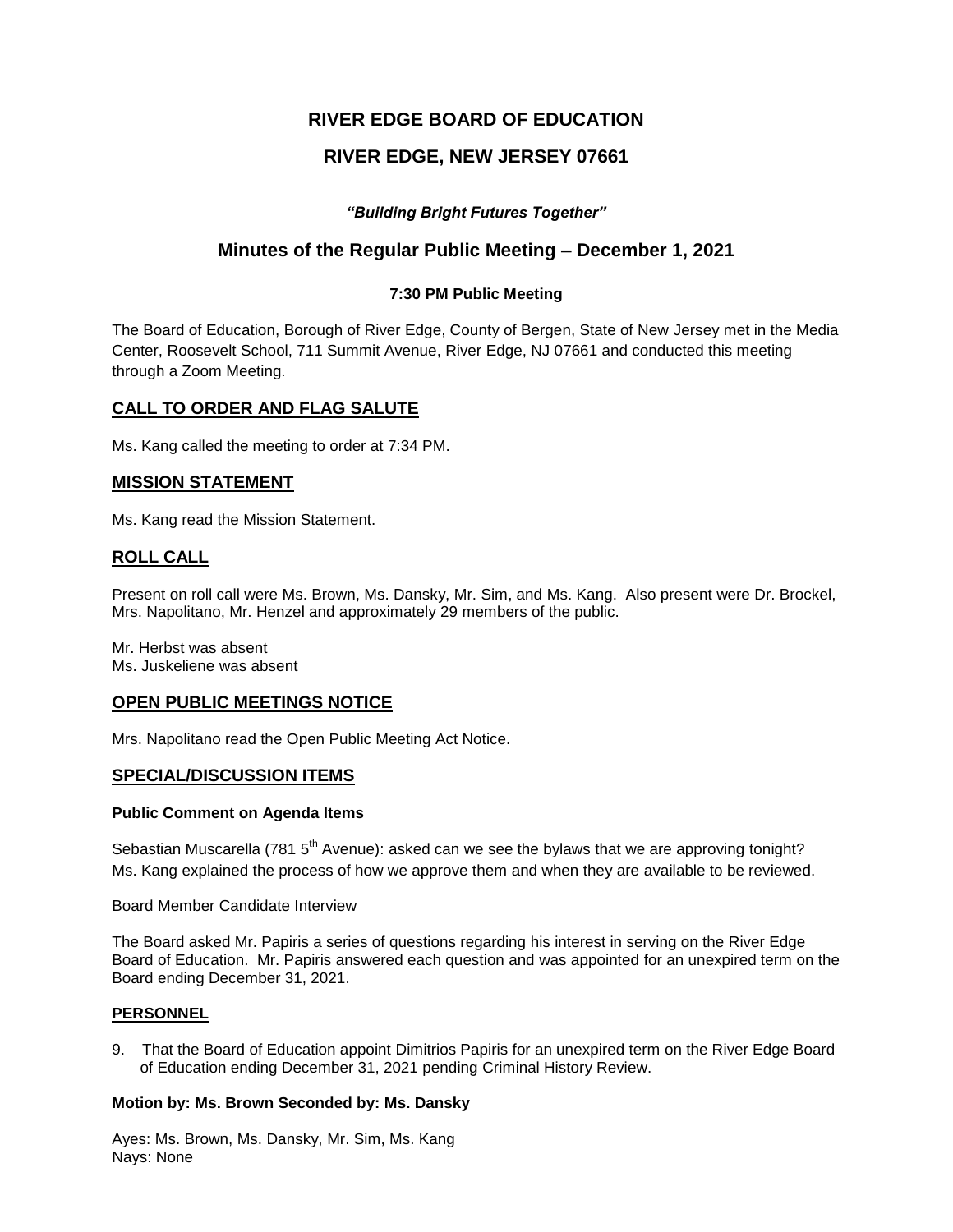# **REPORTS**

# **SUPERINTENDENT**

Dr. Brockel reported on the following:

- Covid cases have been on the rise since the Thanksgiving holiday. The State of New Jersey and all the local Districts are passionate about keeping the Districts open for in person learning. It's imperative that we continue to take preventions against transmission like we have been doing. Dr. Brockel continues to urge our families to consider getting their children vaccinated. The vaccine can be the only way of preventing Covid. The Omicron variant is easily transmitted from person to person but the symptoms are less severe.
- December is a very busy month with holiday concerts, parent conferences and a period of time off for celebrations. Dr. Brockel asks all families to check the District calendar to stay informed.
- Tonight marks the last board meeting for Dr. Brockel in River Edge and Dr. Brockel thanked the River Edge Board of Education and the families for the opportunity to serve as the Interim Superintendent over the last nine months. Dr. Brockel wished the District nothing but the best and he welcomed Mrs. Cathy Danahy.

# **PRINCIPAL**

Mr. Henzel reported on the following:

- Mr. Henzel gave a special thank you to the Roosevelt student council and the Roosevelt PTO for organizing a coat drive. There has been an abundance of coats donated that will go to Eva's Village in Paterson as well as Afghani refugees.
- There has been a rise in Covid cases in the District. We are doing our due diligence to identify close contacts in every scenario.
- The Roosevelt PTO has done a fantastic job in transforming a piece of Roosevelt School into a holiday shop. During this week, children have the opportunity to shop for loved ones for the holiday season.
- Mr. Henzel thanked Dr. Brockel. He stated it has been a pleasure working alongside you for the last 10 months. As we say goodbye to Dr. Brockel, we also look forward to welcoming Mrs. Danahy.

# **BOARD SECRETARY**

Mr. Napolitano reported on the following:

- There is a resolution on tonight's agenda (A8) is to approve our joint insurance fund, NESBIG
- There are resolutions on tonight's agenda (E4-E8) to approve the updated job descriptions of the Board of Education staff. This was necessary to update them and align them more closely with the positions.
- There are resolutions on tonight's agenda (G1-G5) to approve contracts and a jointure agreement.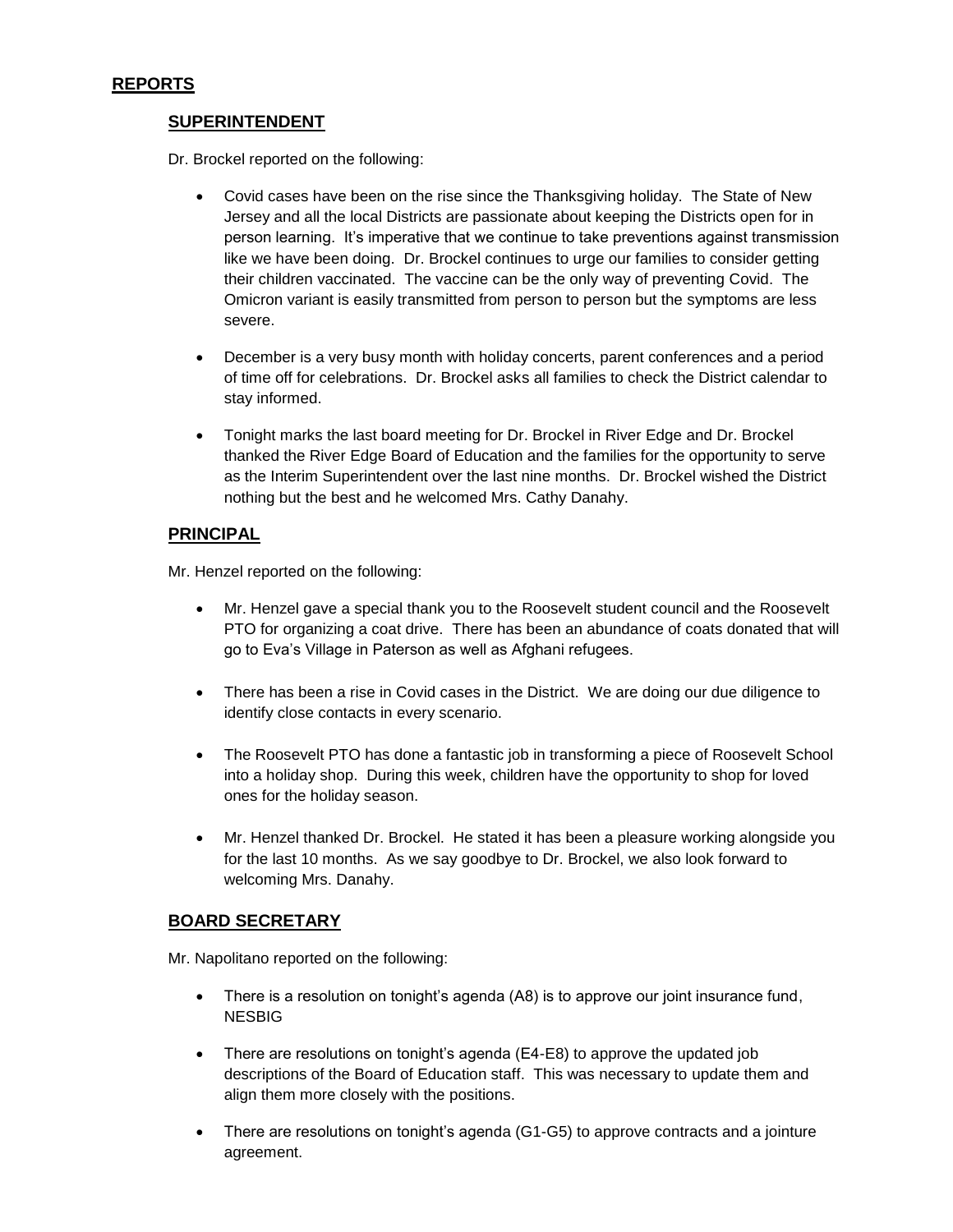# **PRESIDENT**

Ms. Kang reported on the following:

- Ms. Kang thanked Dr. Brockel for being with us for the last nine months. She thanked him for helping us start the school year with all in person and joining us in the middle of a pandemic.
- Self-Evaluations are due by the weekend

# **COMMITTEES**

Ms. Dansky stated the Finance and Facilities Committee met on November 18, 2021. They discussed facility usage for events by groups requesting our facilities, REGAL a request to store a shed on our property, replacement of boilers in both buildings, renovations to Roosevelt School Library, improving our cell service with repeaters on the roof, Shared Service Agreements, Region V billing, new software for transportation, and the shortage of nurses, teachers, therapists, and bus drivers.

Mr. Sim stated the Personnel and Management Committee met on November 23, 2021. They spoke about open positions, update of job descriptions, Administrators contract and night presentation clarification, review and update of policies, board bylaws, and recommendations.

# **MOTIONS TO BE ACTED UPON**

# **A. ADMINISTRATION/POLICY**

**1**. That the Board of Education approve the Minutes of November 17, 2021.

## **Motion by: Ms. Brown Seconded by: Ms. Dansky**

Ayes: Ms. Brown, Ms. Dansky, Mr. Sim, Ms. Kang Nays: None

- **2**. That the Board of Education approve the staff development and travel as per the schedules for December 2021 including relevant mileage reimbursement. (Addendum)
- **3**. That the Board of Education approve the completion of the following emergency drills:

| <b>School</b>    | <b>Dates</b>                                                                         |
|------------------|--------------------------------------------------------------------------------------|
|                  | Cherry Hill School November 9, 2021 Fire Drill<br>November 11, 2021 Shelter in Place |
| Roosevelt School | November 9, 2021 Fire Drill<br>November 11, 2021 Shelter in Place                    |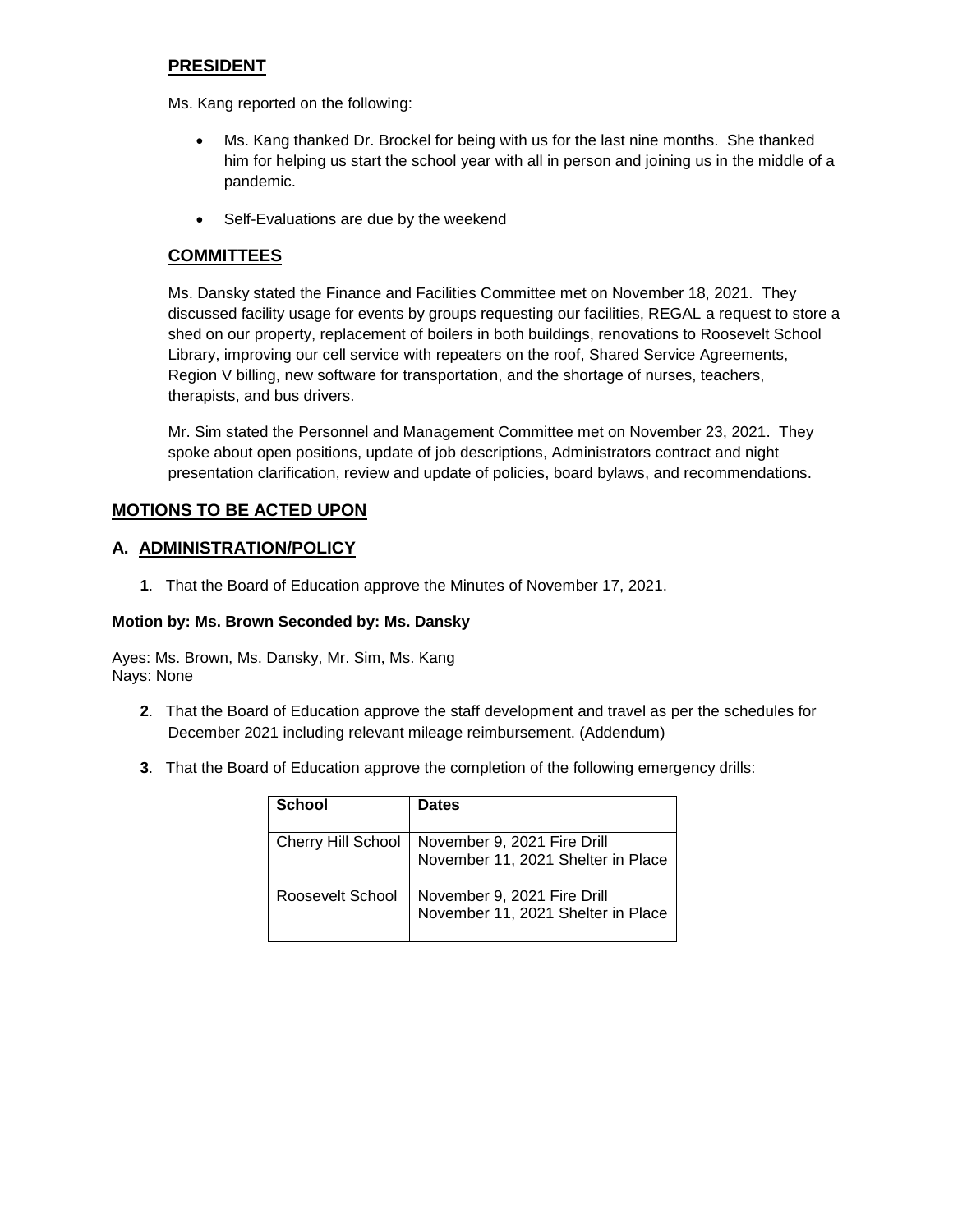**4**. That the Board of Education approve the following bus evacuation drills for Cherry Hill School:

| Class   | Date              | Time       |
|---------|-------------------|------------|
| Grade K | November 16, 2021 | 9:00 AM    |
| Grade K | November 16, 2021 | $9:15$ AM  |
| Grade K | November 16, 2021 | $9:30$ AM  |
| Grade 1 | November 16, 2021 | 11:50 AM   |
| Grade 1 | November 16, 2021 | 12:05 PM   |
| Grade 1 | November 16, 2021 | 12:20 PM   |
| Grade 2 | November 16, 2021 | $11:20$ AM |
| Grade 2 | November 16, 2021 | 11:35 AM   |
| Grade 2 | November 16, 2021 | $11:50$ AM |
| Grade 3 | November 16, 2021 | $9:30$ AM  |
| Grade 3 | November 16, 2021 | $9:45$ AM  |
| Grade 3 | November 16, 2021 | 10:00 AM   |
| Grade 4 | November 16, 2021 | 10:35 AM   |
| Grade 4 | November 16, 2021 | 10:50 AM   |
| Grade 4 | November 16, 2021 | $11:05$ AM |
| Grade 5 | November 16, 2021 | 10:15 AM   |
| Grade 5 | November 16, 2021 | 10:25 AM   |
| Grade 5 | November 16, 2021 | 10:35 AM   |
| Grade 6 | November 16, 2021 | 12:35 PM   |
| Grade 6 | November 16, 2021 | 12:45 PM   |

**5**. That the Board of Education approve the following bus evacuation drills:

| Class                               | <b>Date</b>       | <b>Time</b> |
|-------------------------------------|-------------------|-------------|
| <b>Building Bridges Primary</b>     | November 19, 2021 | $2:05$ PM   |
| <b>Building Bridges Elem Class</b>  | November 19, 2021 | $2:15$ PM   |
| <b>Building Connections Primary</b> | November 19, 2021 | 2:20 PM     |
| Pre-K 3 and Pre-K 4                 | November 19, 2021 | $2:27$ PM   |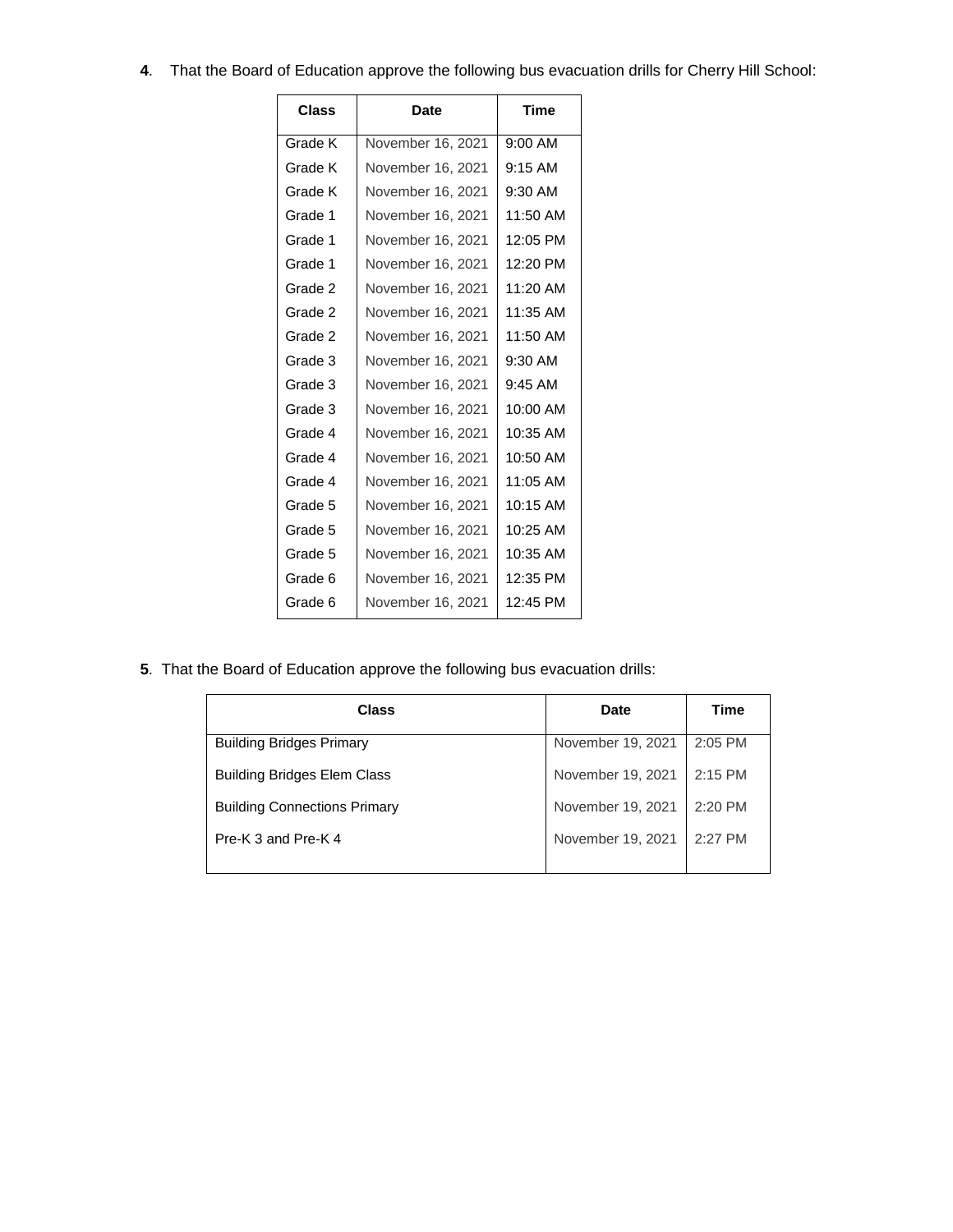**6**. That the Board of Education approve the following bus evacuation drills for Roosevelt School:

| Class   | Date              | Time       |
|---------|-------------------|------------|
| Grade K | November 23, 2021 | $9:30$ AM  |
| Grade K | November 23. 2021 | 12:15 PM   |
| Grade K | November 23, 2021 | 12:30 PM   |
| Grade K | November 23, 2021 | 12:45 PM   |
| Grade 1 | November 23, 2021 | $9:45$ AM  |
| Grade 1 | November 23, 2021 | 12:30 PM   |
| Grade 2 | November 23, 2021 | $10:45$ AM |
| Grade 2 | November 23, 2021 | $11:15$ AM |
| Grade 3 | November 23, 2021 | $10:30$ AM |
| Grade 3 | November 23, 2021 | 11:00 AM   |
| Grade 4 | November 23, 2021 | $10:15$ AM |
| Grade 4 | November 23, 2021 | 11:30 AM   |
| Grade 4 | November 23, 2021 | $11:45$ AM |
| Grade 5 | November 23, 2021 | $9:00$ AM  |
| Grade 5 | November 23, 2021 | $9:15$ AM  |
| Grade 5 | November 23, 2021 | 12:15 PM   |
| Grade 6 | November 23, 2021 | $9:00$ AM  |
| Grade 6 | November 23, 2021 | $9:15$ AM  |
| Grade 6 | November 23, 2021 | $10:15$ AM |
| Grade 6 | November 23, 2021 | 12:00 PM   |

## **Motion by: Ms. Dansky Seconded by: Mr. Sim**

Ayes: Ms. Brown, Ms. Dansky, Mr. Sim, Ms. Kang Nays: None

**7**. That the Board of Education approve the following Bylaws:

| Bylaw # | Title                                                               |
|---------|---------------------------------------------------------------------|
| 9311    | Formulation, Adoption, Amendment of Policies                        |
|         | 9323/9324   Agenda Preparation/Advance Delivery of Meeting Material |

## **Motion by: Mr. Sim Seconded by: Ms. Brown**

Ayes: Ms. Brown, Ms. Dansky, Mr. Sim, Ms. Kang Nays: None

**8**. WHEREAS, a number of Boards of Education in Bergen County have joined together to form a Joint Insurance GROUP as permitted by N.J. Title 18A-.18B and;

WHEREAS, said GROUP was approved effective July 1, 1985 by the New Jersey Commissioner of Insurance and has been in operation since that date and;

WHEREAS, the Bylaws and regulations governing the creation and operation of this Insurance GROUP contain elaborate restrictions and safeguards concerning the safe and efficient administration of the public interest entrusted to such a GROUP, and;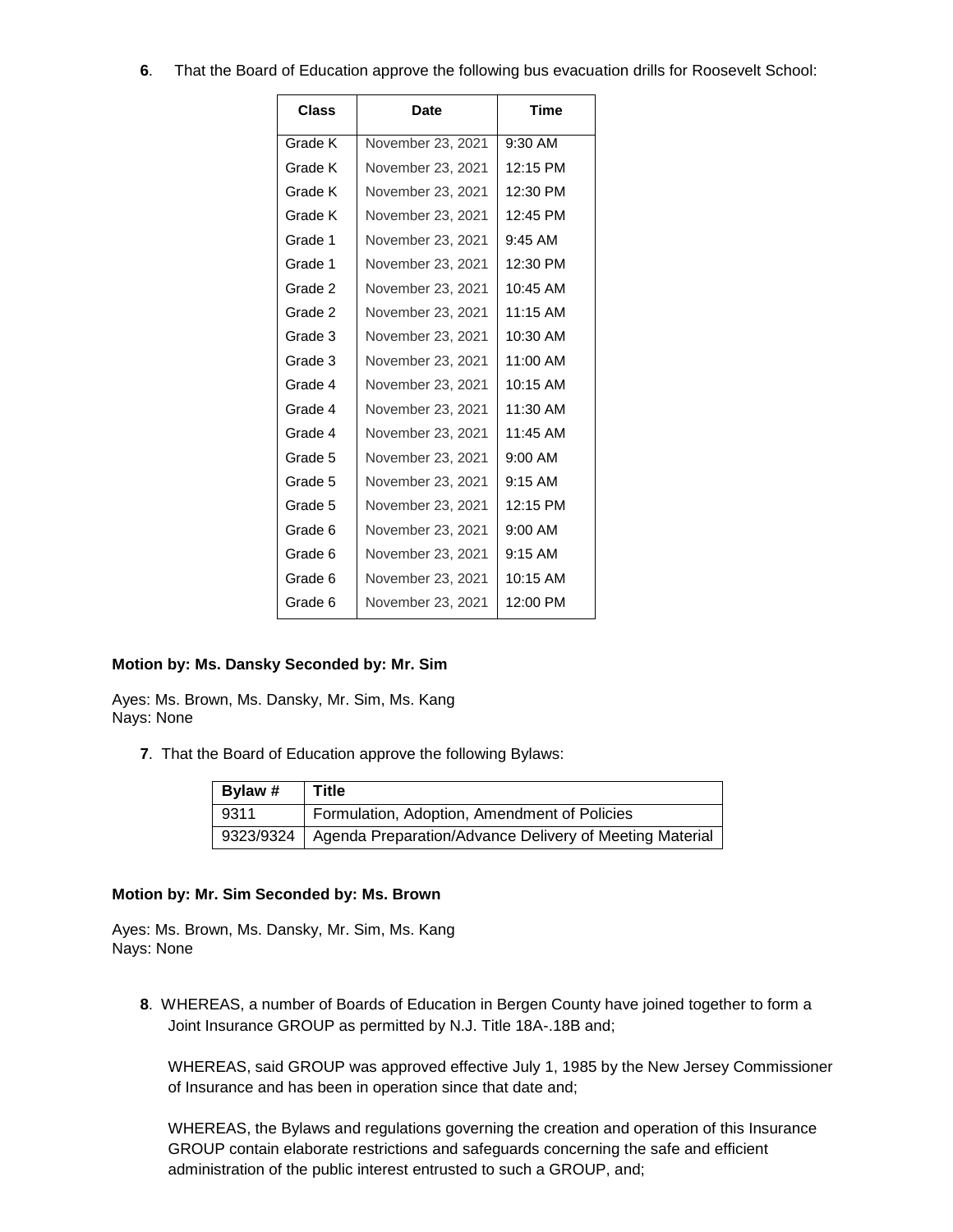WHEREAS, the Board of Education of River Edge has determined that membership in the **NORTHEAST BERGEN COUNTY SCHOOL BOARD INSURANCE GROUP** is in the best interest of the District;

NOW THEREFORE, be it resolved that the Board of Education of River Edge does hereby agree to renew membership in the **NORTHEAST BERGEN COUNTY SCHOOL BOARD INSURANCE GROUP** and hereby accept the Bylaws as approved and adopted. The renewal term is from July 1, 2022 to June 30, 2025.

BE IT FURTHER RESOLVED that the Board Secretary/Business Administrator is authorized to execute the application for membership and the accompanying certification on behalf of the District and;

BE IT FURTHER RESOLVED that the Board Secretary/Business Administrator is authorized and directed to execute the Indemnity and Trust Agreement and such other documents signifying membership in the GROUP as are required by the Group's Bylaws and to deliver the same to the Executive Director.

## **Motion by: Ms. Brown Seconded by: Ms. Dansky**

Ayes: Ms. Brown, Ms. Dansky, Mr. Sim, Ms. Kang Nays: None

- **B. CURRICULUM/EDUCATION**  None
- **C. BUILDINGS & GROUNDS**  None
- **D. FINANCE/GRANTS/GIFTS** None

## **E**. **PERSONNEL**

**1**. That the Board of Education accept, with regret, the resignation of Meagan Yorio, Literacy/Social Studies Instructional Coach & Supervisor, effective January 16, 2022.

## **Motion by: Ms. Dansky Seconded by: Mr. Sim**

Ayes: Ms. Brown, Ms. Dansky, Mr. Sim, Ms. Kang Nays: None

**2**. That the Board of Education approve the following teachers for Cycle II, SEL, of the Post Dismissal Instructional Academy for the 2021-2022 School Year, as per contract:

> **Roosevelt Cherry Hill** Abby Burns-Paterson Reem Bowers Gina Duprey Leeann Cameron Jason Funabashi Rebecca Delpriore Kellie McClain **Risa Louda** Lauren Proda<br>
> Steven Luca

- Gabrielle Sagala Noy Sapir Courtney Sweet
- **3**. That the Board of Education post approve Kelsey Lapp for Cycle II (Math) of the Post Dismissal Instructional Academy for the 2021-2022 School Year, as per contract.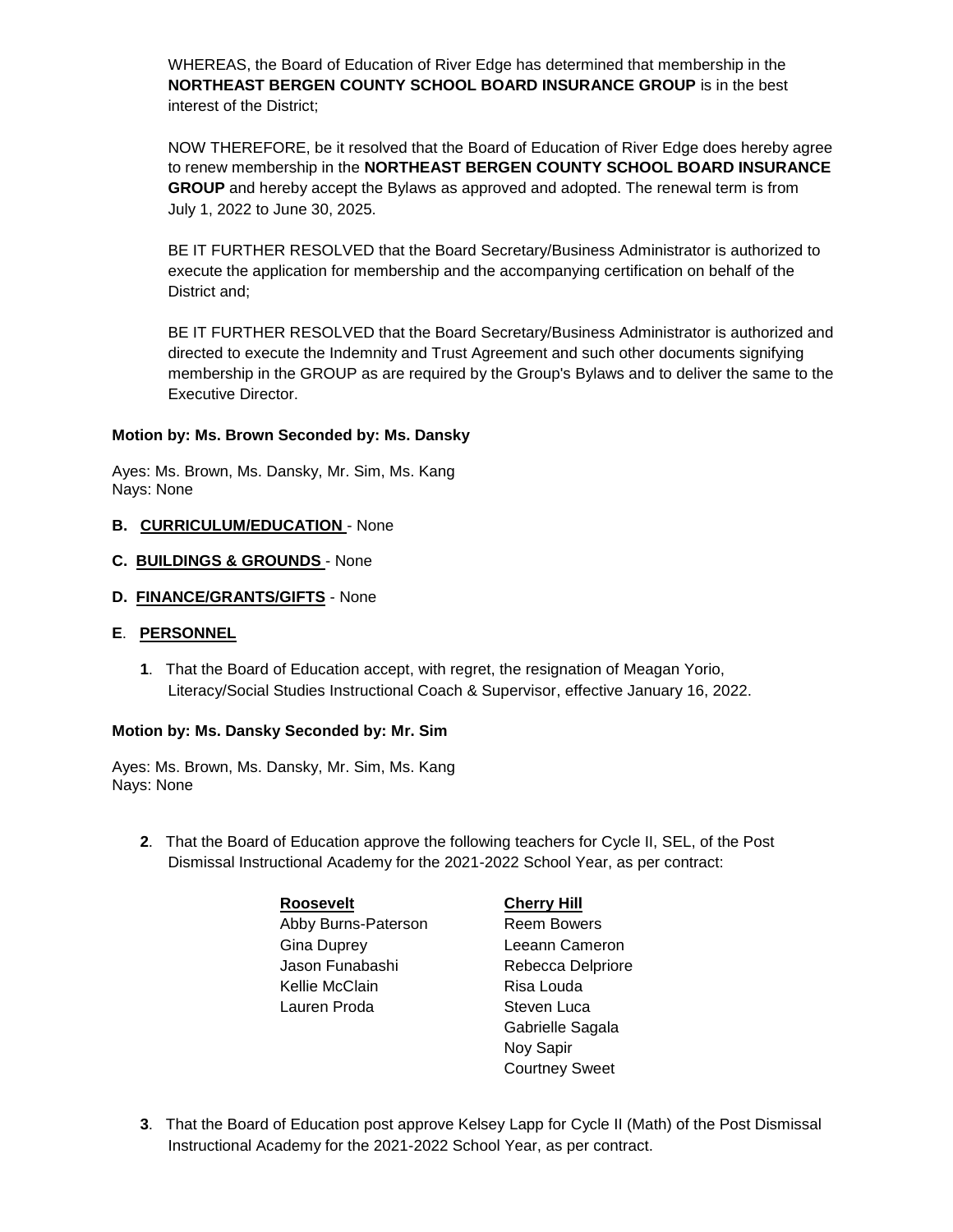- **4**. That the Board of Education approve the Job Description for the Administrative Assistant to the Superintendent. (Addendum)
- **5**. That the Board of Education approve the Job Description for the Administrative Assistant to the Business Administrator. (Addendum)
- **6**. That the Board of Education approve the Job Description for the Payroll Coordinator. (Addendum)
- **7**. That the Board of Education approve the Job Description for the Personnel Coordinator. (Addendum)
- **8**. That the Board of Education approve the Job Description for the Bookkeeper. (Addendum)

## **Motion by: Mr. Sim Seconded by: Ms. Brown**

Ayes: Ms. Brown, Ms. Dansky, Mr. Sim, Ms. Kang Nays: None

## **F**. **RIVER EDGE SPECIAL EDUCATION** - None

#### **G**. **REGION V ADMINISTRATION & TRANSPORTATION**

**1**. That the Board of Education rescind the following Renewal Contract for the 2020 -2021 school year.

| Route | Transporter                   | Per Diem               | Per Aide |
|-------|-------------------------------|------------------------|----------|
| 1529  | <b>Rinaldi Transportation</b> | $\frac{1}{2}$ \$204.25 | \$38.00  |

**2**. That the Board of Education post approve the following Renewal Contract for the 2020 -2021 school year.

| Route | Transporter                   | Per Diem |
|-------|-------------------------------|----------|
| 1529  | <b>Rinaldi Transportation</b> | \$246.37 |

**3**. That the Board of Education rescind the following Addendum Contracts for the 2021-2022 school year.

| Route | Transporter                    | Per Diem |
|-------|--------------------------------|----------|
| 2936  | <b>RC Prime Transportation</b> | \$374.72 |

**4**. That the Board of Education post approve the following Addendum Contracts for the 2021-2022 school year.

| Route | Transporter                        | Per Diem |
|-------|------------------------------------|----------|
| 1819  | <b>Valley Transportation</b>       | \$858.54 |
| 2332  | <b>Valley Transportation</b>       | \$378.15 |
| 2936  | <b>RC Prime Transportation</b>     | \$482.36 |
| 3017  | <b>Morgan Educational Services</b> | \$346.00 |